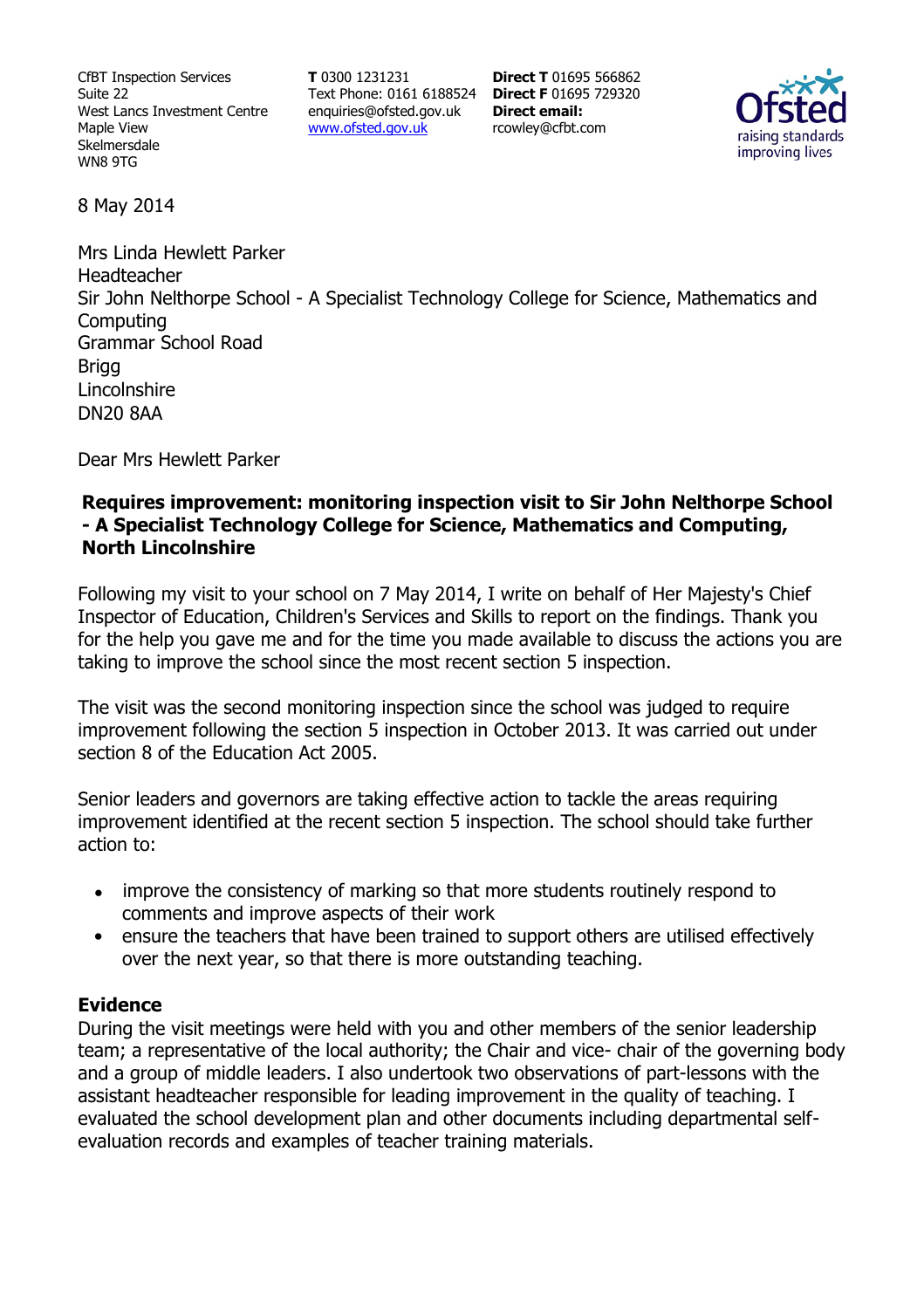## **Context**

Since the first monitoring visit in December 2013 the headteacher has announced she will retire at the end of August. The governors have appointed a new headteacher who will take up post in September 2014. The governing body has been re-structured and there are no longer any vacancies to be filled. The head of the mathematics has left the school and the role is being covered on a temporary basis. A new head of mathematics has been recruited and will take up post in September. Two teachers have returned from maternity leave.

### **Main findings**

You have acted quickly to address areas for improvement identified in the first monitoring visit and the school is now on course to become a good school. Improvement activity is now coordinated much more effectively and the school development plan is serving as an effective document to direct the work of leaders at all levels. The school's progress is now evaluated systematically through the progress review group. Records from the most recent progress review group meeting indicate the school is on course to reach the achievement targets it has set for 2014, and that the quality of teaching is improving.

The external review of governance was completed in January 2014. New governors with appropriate skills have been recruited and there are no longer any vacancies on the governing body. Governors have formed two sub-committees, one of which is focused on standards in the school. Members of this committee are linked closely to different sections of the school development plan and this is helping them to check on the impact of planned actions. They now receive better information on student achievement and the impact of work to improve the quality of teaching. This, together with the considerable training they are undertaking, is helping them to ask more searching questions and hold senior leaders to account. For example, there has been considerable scrutiny of the gap in attainment between students supported by the pupil premium and their peers. This has helped to ensure strategies to support specific students are fully in place. The governing body has also successfully recruited a new headteacher and an induction programme is in place to ensure a smooth transition takes place.

Your leadership team are now more focused on improving the quality of teaching in order to raise achievement further. A thorough audit of teaching has been completed and there are now good systems in place to ensure the quality of teaching is checked regularly. Senior leaders, with the support of the local authority, have identified and have provided good training for a team of teachers who are supporting others to improve their practice. Consequently there is now a stronger resource to support the professional development of teachers. Middle leaders have received further training so that they can undertake checks on the quality of teaching more effectively. Of late, they have focused on checking the impact of marking across the school. This has helped to highlight areas of good practice, but has also identified students do not routinely respond to teachers' comments and improve their work. You have checked the performance objectives that are set for teachers, and where necessary, have amended objectives to ensure they have an explicit link to the progress students make.